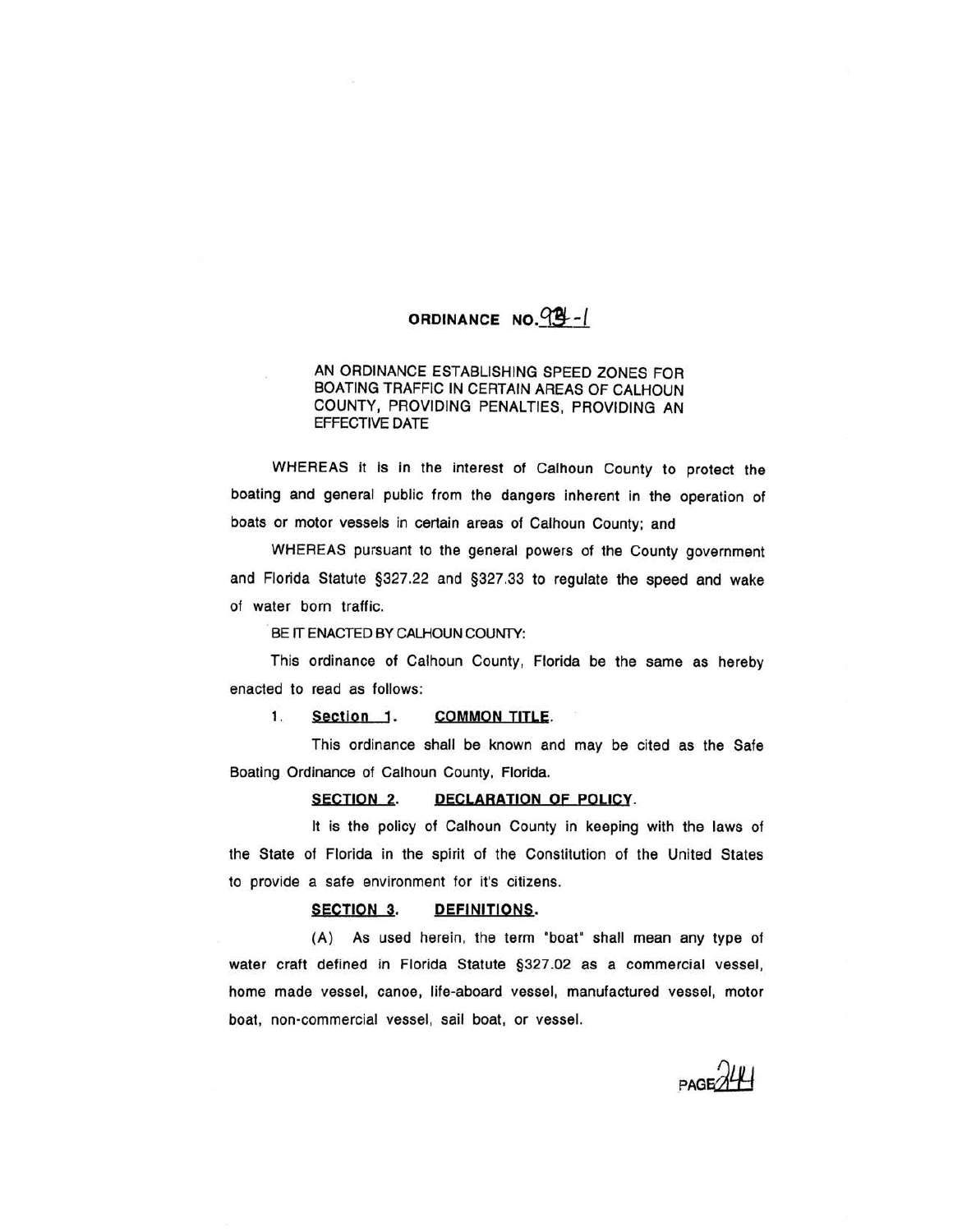(B) Operate means to be in actual physical control of a vessel upon the waters of Calhoun County or to exercise control over or to steer a vessel being towed by another vessel upon the waters of Calhoun County, Florida.

(C) Unlawful speed as used in this ordinance shall be a speed greater than five (5) miles per hour.

## SECTION 4. APPLICABLE AREAS.

It shall be unlawful for any person to operate a boat at speeds in excess of five (5) miles per hour on Cypress Creek in Calhoun County from Stone Landing to the Chipola Inn. The County shall obtain the necessary permits to post speed zones pursuant zones pursuant to Florida Administrative Code.

### SECTION 5.

- -

J

Anyone who violates the speed limit provisions contained in Section 4 above shall be in non-criminal violation as defined in Florida Statute §775.08.

### SECTION 6. EFFECTIVE DATE.

This Ordinance shall be effective upon its passage by the County Commission of Calhoun County and the posting of speed signs pursuant to the Florida Administrative Code.

## SECTION 7. SAVINGS CLAUSE.

If any section, sub-section, paragraph, sentence, clause or phrase of this Ordinance is held for any reason, to be unconstitutional, void, or invalid, the validity of the reigning portions of this Ordinance shall not be affected thereby.